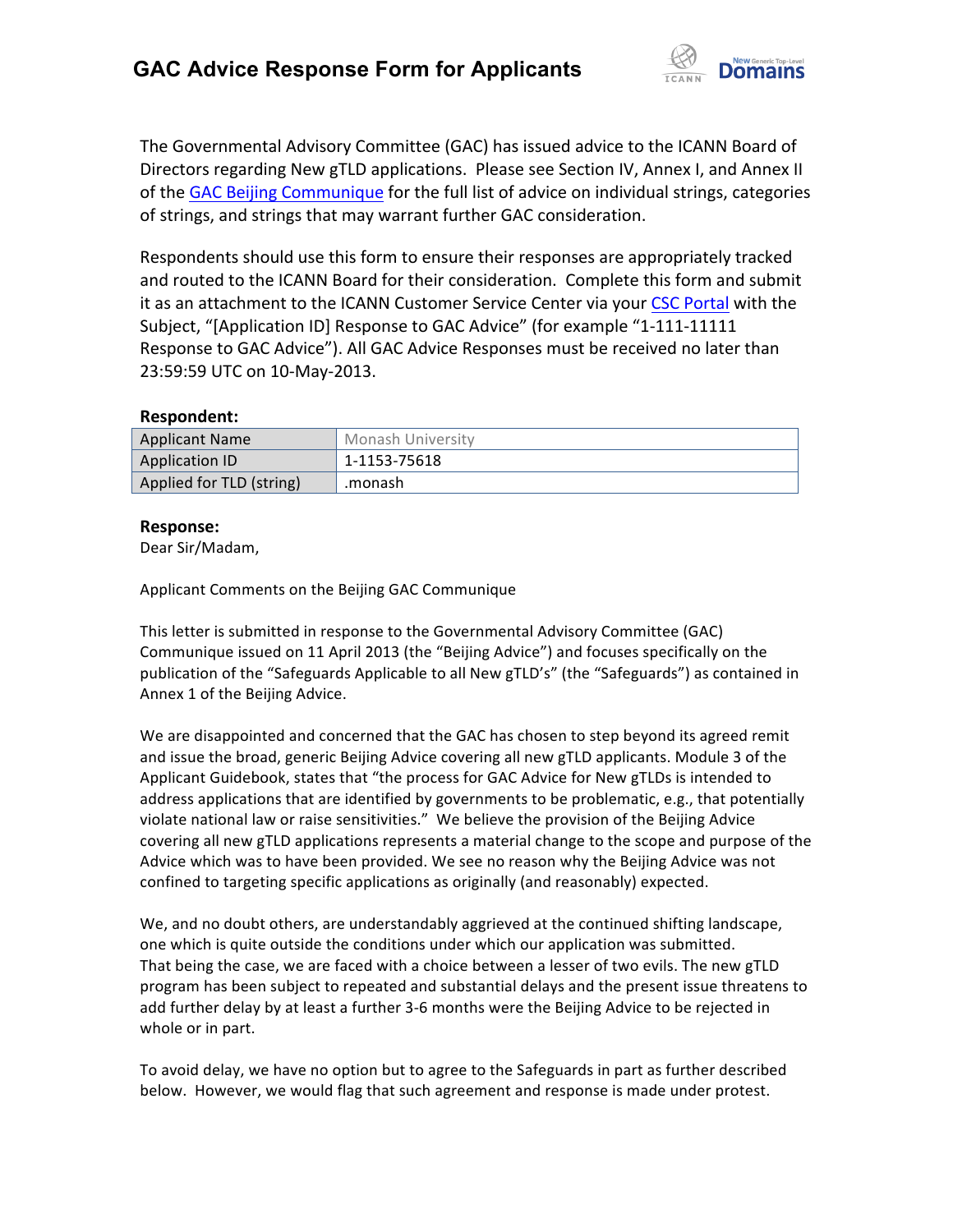

Safeguards: 

Provided below is further detail on the particular Safeguards and our anticipated adherence or otherwise. 

## 1. WHOIS verification and checks

Any requests from the GAC for additional safeguards regarding WHOIS should be addressed by the Board through the work being undertaken by the Expert Working Group on gTLD Directory Services. As this work will ultimately feed into a Board-initiated GNSO Policy Development Process (PDP) to serve as a foundation for the GNSO's creation of new consensus policies and requisite contract changes, this is the more appropriate mechanism for addressing the GAC on this issue. We do not consider it appropriate for this GAC request to be acceded to while policy work on this very sensitive issue is currently underway and nor for the outcome to be enforced on successful new gTLD applicants through the Registry Agreement.

We would also note that the rationale underpinning this Safeguard is already adequately addressed by the WHOIS Accuracy Program Specification appended to the new Registrar Accreditation Agreement (RAA) that all Registrars are required to execute prior to selling any new gTLDs. This specification requires detailed verification and checking of WHOIS data, making the Safeguard redundant. On this basis, we do not propose to agree to the application of such in relation to our TLD.

2. Mitigating abusive activity

We agree to the application of such to our TLD.

### 3. Security Checks

We cannot agree to this Safeguard. Registry Operators are not, and never have been charged with policing the internet, nor should they be.

In addition, Registry Operators do not have the expertise to carry out the requested "technical analysis". Indeed, only a handful of expert companies globally might have such expertise and the cost of employing such would be prohibitive and again beyond the bounds by which our gTLD Application was submitted.

Quite apart from the above, the wording of the Safeguard is so wide and loose and subjective that it would impose an unduly onerous obligation of uncertain scope and is therefore completely unacceptable.

### 4. Documentation

In view of the comments above concerning Safeguards 1 and 3, this Safeguard is redundant.

5. Making and Handling Complaints